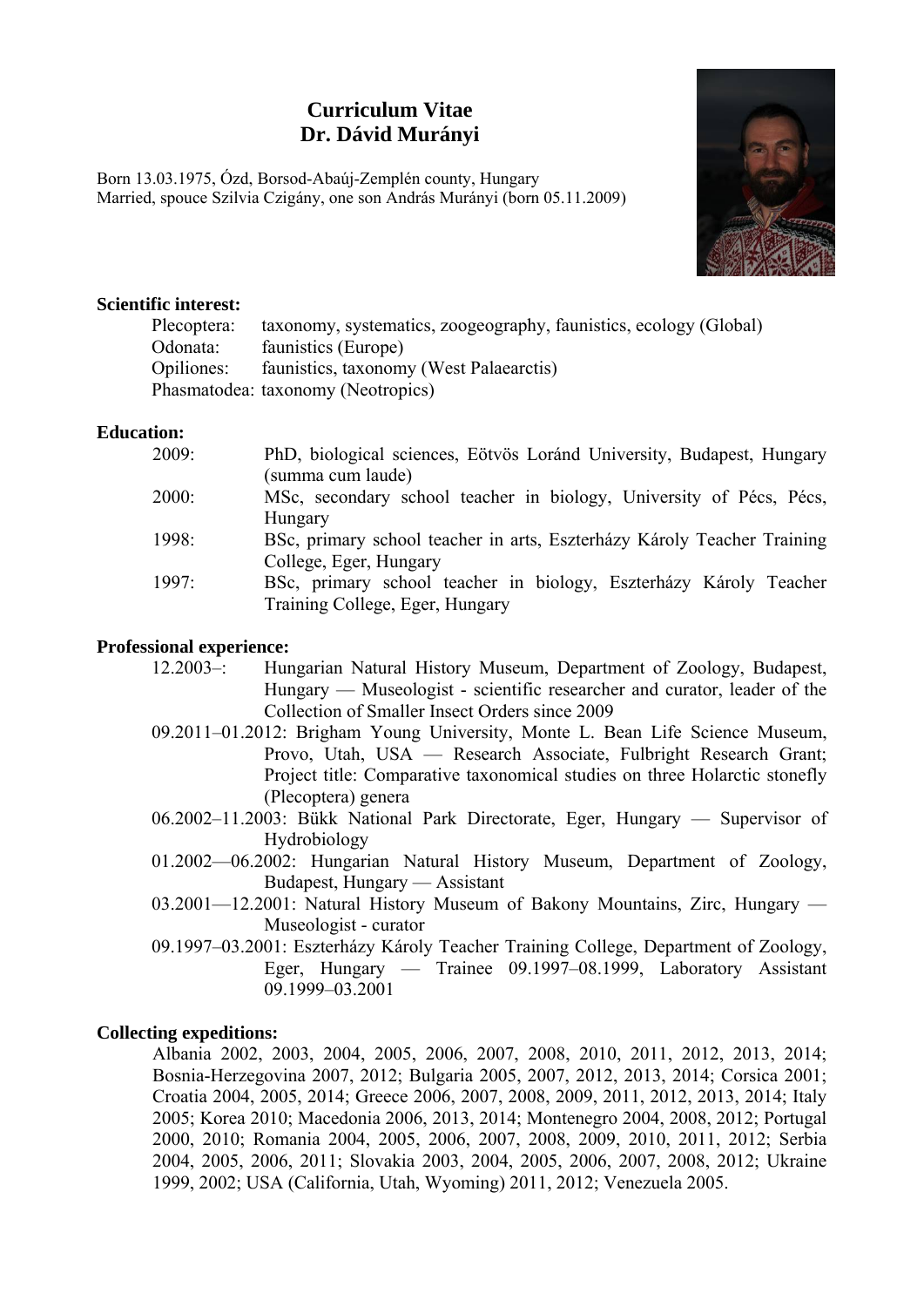#### **Professional activities:**

| 07.2014:   | Synthesys founded visit to the National Museum Prague — Application              |
|------------|----------------------------------------------------------------------------------|
|            | <b>CZ TAF-3636</b>                                                               |
| $2014 -$ : | Editor of scientific journal Ecologica Montenegrina — water insects              |
| 04.2013:   | Synthesys founded visit to the Natural History Museum Vienna -                   |
|            | Application AT TAF-2660                                                          |
| $2013 -$   | Standing Committee member in the International<br>Society<br>of                  |
|            | Plecopterologists                                                                |
| $2013 -$   | Invited referee of scientific journal ZooKeys — Plecoptera                       |
| 10.2010:   | Scientific Committee member of the 4 <sup>th</sup> International Symposium of    |
|            | Ecologists of Montenegro, Budva, Montenegro                                      |
| 08.2010:   | Congress and section organizer of the $9th$ European Congress of                 |
|            | Entomology, Budapest, Hungary — Plecoptera taxonomy section                      |
| 07.2010:   | Invited lecture on the 1 <sup>st</sup> European Congress on Odonatology, Vairão, |
|            | Portugal — Lecture title: The Odonata fauna of Albania.                          |
| $2010 -$   | Member of the International Society of Plecopterologists                         |
| 06.2008:   | Mecenatura founded poster presentation on the XVI. International                 |
|            | Symposium on Plecoptera in Stuttgart, Germany — Project title: Revision          |
|            | Rhabdiopteryx neglecta species group (Plecoptera:<br>of the                      |
|            | Taeniopterygidae).                                                               |
| $2007 -$   | Invited referee of scientific journal Illiesia — Plecoptera                      |
| $2005 -$ : | Invited referee of scientific journal Zootaxa — Plecoptera, Phasmatodea,         |
|            | Opiliones                                                                        |
| $2003 -$   | Member of the Hungarian Entomological Society                                    |
|            |                                                                                  |

### **Teaching activities:**

| ____<br>$2010 -$ : | Szent István University — Zootaxonomy seminar     |
|--------------------|---------------------------------------------------|
| $2003 -$           | Eötvös Loránd University — MSc thesis supervising |

# **Funded projects:**

| 2012-2015:      | Participant researcher in the Hungarian Scientific Research Fund OTKA       |
|-----------------|-----------------------------------------------------------------------------|
|                 | K100369 — Project title: The impact of the Balkan-Anatolian connections     |
|                 | in shaping the region's soil fauna.                                         |
| $2011 - 2014$ : | Associated partner in the Leibniz Association Joint Initiative for Research |
|                 | and Innovation founded project — Project title: FREDIE; Freshwater          |
|                 | Diversity Identification for Europe.                                        |
| $2010 -$ :      | Participant researcher in the European Commission FP7 BioFresh founded      |
|                 | project — Project title: MacroMED; Macroinvertebrates in mediterranean      |
|                 | climate watercourses.                                                       |
| $2009 - 2011$ : | Participant researcher in the Hungarian Scientific Research Fund OTKA-      |
|                 | NNF 78185 — Project title: Conservation genetics, molecular phylogeny       |
|                 | and phylogeography of freshwater snails (Mollusca: Gastropoda) of high      |
|                 | conservation concern in Hungary.                                            |
| $2008 - 2013$ : | Participant researcher in the Hungarian Scientific Research Fund OTKA       |
|                 | 72744 — Project title: The role of the Balkan Peninsula in the genesis of   |
|                 | the soil fauna of the Carpathian Basin.                                     |
| $2005 - 2007$ : | Participant researcher in the National R&D Programme $3B023-04$ —           |
|                 | Project title: The origin and genesis of fauna of the Carpathian Basin:     |
|                 | diversity, biogeographical hotspots and nature conservation significance.   |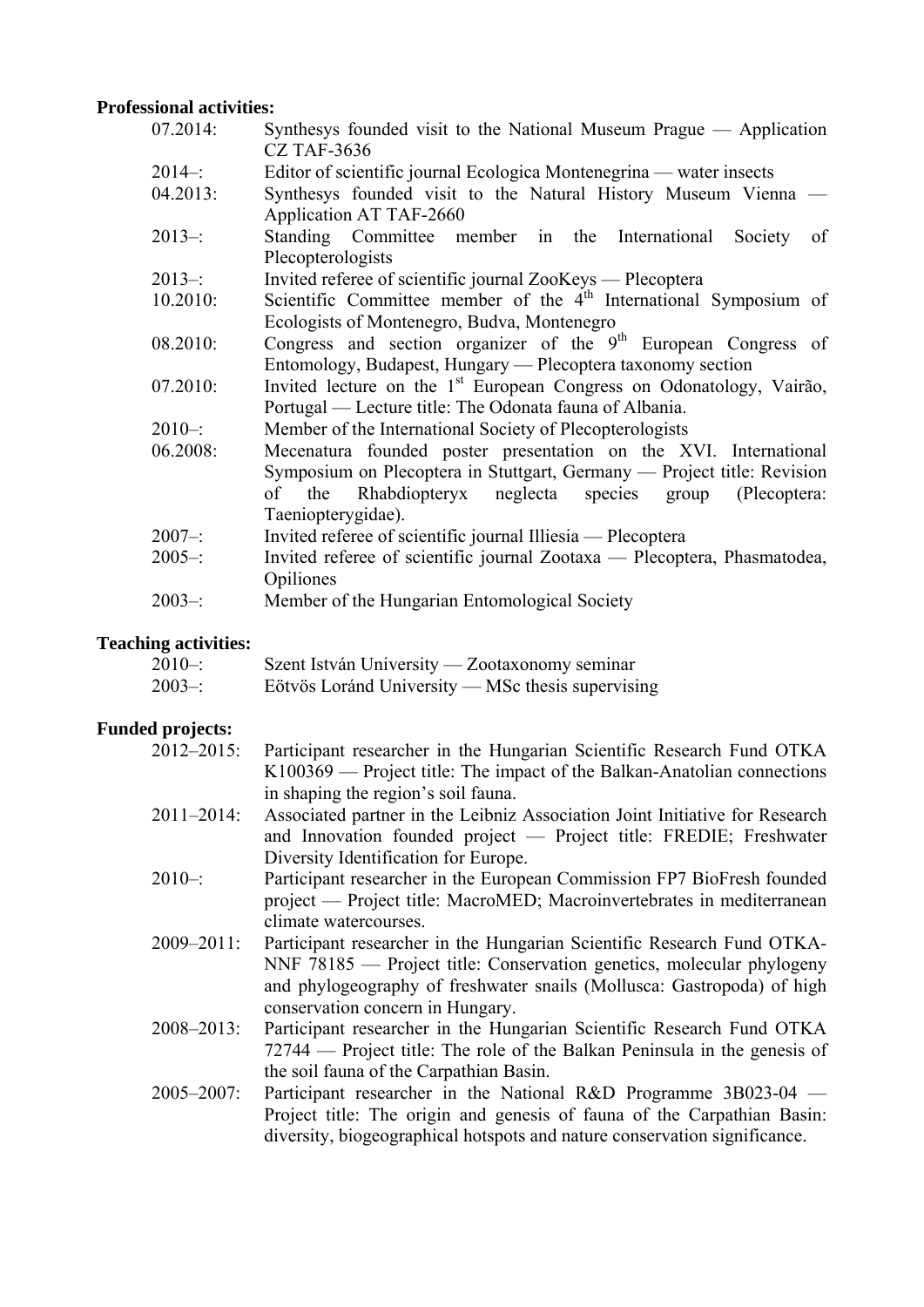#### **Publications**

Scientific papers

- MURÁNYI, D., KOVÁCS, T. & ORCI, K.M. (2014): New country records and further data to the stonefly (Plecoptera) fauna of southeast Macedonia. — *Ecologica Montenegrina* **1(2)**: 64– 77.
- MURÁNYI, D., GAMBOA, M. & ORCI, K.M. (2014): *Zwicknia* gen.n., a new genus for the *Capnia bifrons* species group, with descriptions of three new species based on morphology, drumming signals and molecular genetics, and a synopsis of the West Palaearctic and Nearctic genera of Capniidae (Plecoptera). — *Zootaxa* **3812(1)**: 1–82.
- BOUMANS, L. & MURÁNYI, D. (2014): Two new species of *Zwicknia* Murányi, with molecular data on the phylogenetic position of the genus (Plecoptera, Capniidae). — *Zootaxa* **3808(1)**: 1–91.
- LI, W.H., MURÁNYI, D. & YANG, D. (2014): A new species of *Sphaeronemoura* (Plecoptera: Nemouridae) from Henan Province of China, with additions to generic characters of the female and larva. — *Zootaxa* **3793(3)**: 371–378.
- LI, W.H., MURÁNYI, D. & WANG, R.F. (2014): Species of *Neoperla* (Plecoptera: Perlidae) from Yunnan Province, China. — *Zootaxa* **3753(1)**: 1–9.
- MURÁNYI, D. (2013): Further contribution to the earwig and termite (Insecta: Dermaptera et Isoptera) fauna of Albania and Macedonia. — *Folia historico-naturalia Musei Matraensis*  **37**: 43–46.
- MURÁNYI, D. & KOVÁCS, T. (2013): Contribution to the Odonata fauna of Albania and Montenegro. — *Folia historico-naturalia Musei Matraensis* **37**: 29–41.
- KOVÁCS, T. & MURÁNYI, D. (2013): Larval data of *Caliaeschna microstigma* (Schneider, 1845) from the Balkan Peninsula, with contributions to its biology (Odonata: Aeshnidae). — *Folia historico-naturalia Musei Matraensis* **37**: 21–28.
- KOVÁCS, T. & MURÁNYI, D. (2013): New country data of some mayflies (Ephemeroptera) from Europe. — *Folia historico-naturalia Musei Matraensis* **37**: 15–19.
- LI, W.H., MURÁNYI, D., PAN, J.J. & YANG, D. (2013): New and little known species of Nemouridae (Plecoptera) from Innen Mongolia of China. — *Zootaxa* **3746(3)**: 473–480.
- MURÁNYI, D. & KONTSCHÁN, J. (2013): Collecting sites of soil zoological trips by the Hungarian Natural History Museum and the Hungarian Academy of Sciences to Greece, between 2006 and 2013. — *Opuscula Zoologica Budapest* **44(2)**: 137–159.
- MURÁNYI, D. (2013): Data to three insect orders (Embiidina, Dermaptera, Isoptera) from the Balkans. — *Opuscula Zoologica Budapest* **44**(Suppl.1): 167–186.
- MURÁNYI, D. (2013): Poorly-known phalangiid harvestmen (Opiliones: Phalangioidea) from the Balkans. — *Opuscula Zoologica Budapest* **44**(Suppl.1): 139–156.
- MAHUNKA, S., MURÁNYI, D. & KONTSCHÁN, J. (2013): The role of the Balkan Peninsula in the origin and genesis of the soil fauna of the Carpathian Basin: history, aims and results. — *Opuscula Zoologica Budapest* **44**(Suppl.1): 5–10.
- QIN, X.F., MURÁNYI, D., WANG, G.Q. & LI, W.H. (2013): Stoneflies of the genus *Neoperla* (Plecoptera, Perlidae) from Wuyi Mountain Nature Reserve, Fujian of China. — *ZooKeys*  **326**: 1–16.
- MURÁNYI, D. & LI, W.H. (2013): Two new species of stoneflies (Plecoptera: Nemouridae) from Northeastern India, with a checklist of the family in the Indian Subcontinent. — *Zootaxa*  **3694(2)**: 167–177.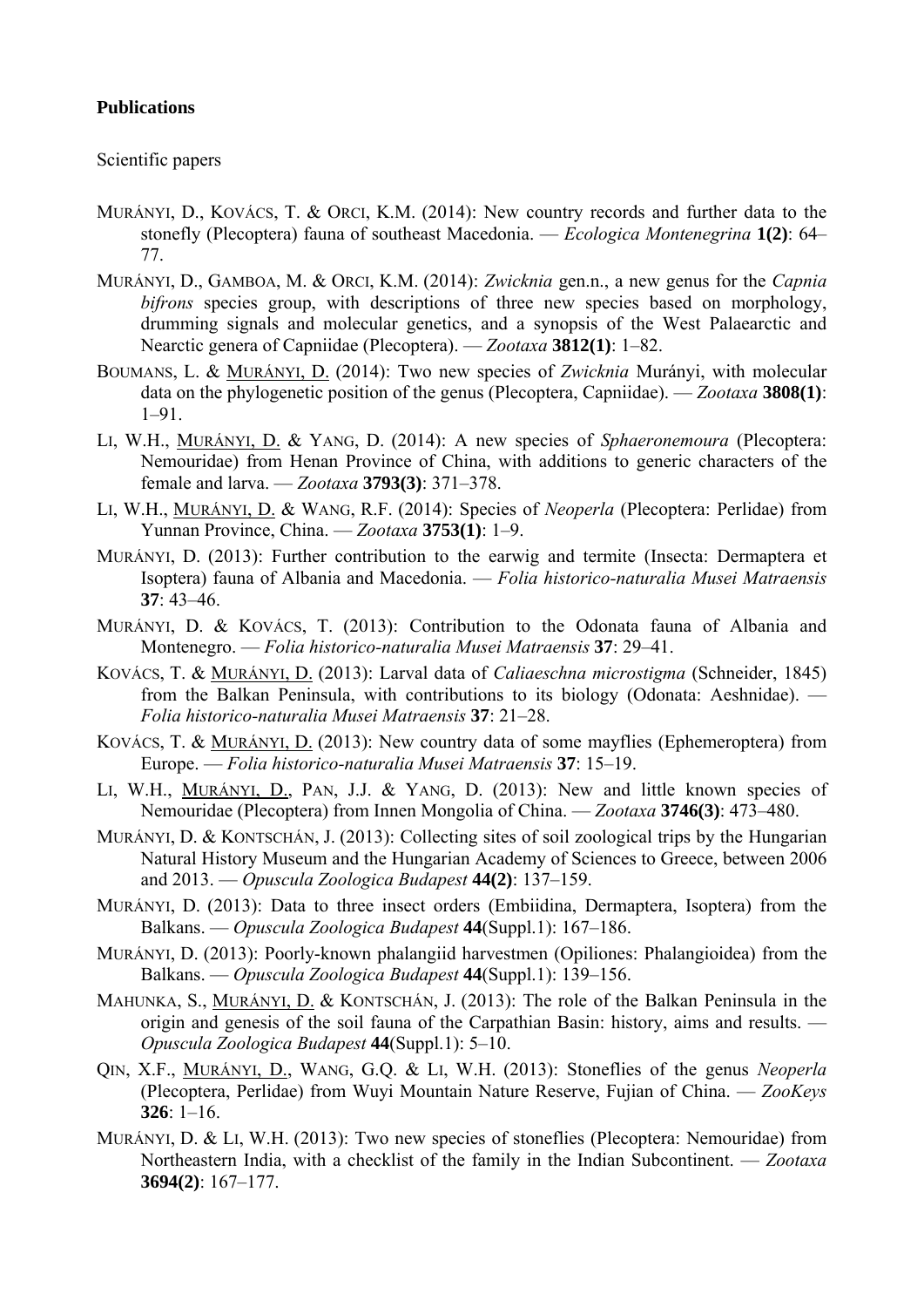- VINÇON, G., DIA, A., KOVÁCS, T. & MURÁNYI, D. (2013): A new stonefly from Lebanon, *Perlodes thomasi* sp. n. (Plecoptera: Perlodidae). — *Illiesia* **9(3)**: 18–27.
- KOVÁCS, T., VINÇON, G., MURÁNYI, D. & SIVEC, I. (2012): A new *Perlodes* species and its subspecies from the Balkan Peninsula (Plecoptera: Perlodidae). — *Illiesia* **8(20)**: 182–192.
- LI, W.H., WANG, G.Q., LI, W.L. & MURÁNYI, D. (2012): Review of *Neoperla* (Plecoptera: Perlidae) from Guangdong Province of China. — *Zootaxa* **3597**: 15–24.
- MURÁNYI, D., TIERNO DE FIGUEROA, J.M. & LÓPEZ-RODRÍGUEZ, M.J. (2012): On the trophic role of *Leuctra cf. signifera* (Plecoptera, Leuctridae) in a small stream in Mara Valley (East Carpathians, Romania). — *Illiesia* **8(15)**: 147–151.
- NELSON, C.R., SANDBERG, J.B., MURÁNYI, D. & KONDRATIEFF, B.C. (2012): Interesting winter emerging stoneflies (Plecoptera: Capniidae) from Southern California. — *Perla* **30**: 16–23.
- MURÁNYI, D. (2011): Balkanian species of the genus *Isoperla* Banks, 1906 (Plecoptera: Perlodidae). — *Zootaxa* **3049**: 1–46.
- MURÁNYI, D., KONTSCHÁN, J. & FEHÉR, Z. (2011): Zoological collectings in Albania between 2004 and 2010 by the Hungarian Natural History Museum and the Hungarian Academy of Sciences. — *Opuscula Zoologica Budapest* **42(2)**: 147–175.
- MURÁNYI, D. (2011): The first record of a Far East stonefly (Plecoptera) from Central Asia. *Illiesia* **7(23)**: 259–263.
- MURÁNYI, D. (2011): The genus *Brachyptera* Newport (Plecoptera: Taeniopterygidae) in the Peloponnes, Greece. — *Zootaxa* **2977**: 61–68.
- MURÁNYI, D. & PARK, S. J. (2011): Contribution to the fall stonefly (Plecoptera) fauna of Korea. — *Illiesia* **7(6)**: 70–85.
- REBORA, M., MURÁNYI, D., PIERSANTI, S. & GAINO, E. (2010): The lateral protrusions of the head of the stonefly larva *Leuctra cf. signifera* (Plecoptera: Leuctridae). — *Aquatic Insects*  **32**(4): 259–264.
- VINÇON, G. & MURÁNYI, D. (2009): Revision of the *Rhabdiopteryx neglecta* species group (Plecoptera: Taeniopterygidae). — *Aquatic Insects* **31**(Suppl.1): 203–218.
- MURÁNYI, D., TARJÁNYI, N. & SCHÖLL, K. (2009): First record of the genus *Atrichops* Verrall, 1909 (Diptera: Athericidae) in Hungary. — *Opuscula Zoologica Budapest* **41(2)**: 103–105.
- VINÇON, G. & MURÁNYI, D. (2009): Contribution to the knowledge of the *Protonemura corsicana* species group, with a revision of the North African species of the *P. talboti* subgroup (Plecoptera: Nemouridae). — *Illiesia* **5(7)**: 51–79.
- MURÁNYI, D. & KOVÁCS, T. (2008): Review and contribution to the Odonata fauna of Maramureş, Romania. — *Studia Universitatis Vasile Goldiş Arad* **18**(Suppl.): 229–234.
- HORDÓS, N. & MURÁNYI, D. (2008): Contribution to the Ephemeroptera fauna of Maramureş, Romania. — *Studia Universitatis Vasile Goldiş Arad* **18**(Suppl.): 221–228.
- MURÁNYI, D. (2008): Collecting sites of the Hungarian Natural History Museum in Maramureş, Romania, between 2004 and 2008. — *Studia Universitatis Vasile Goldiş Arad* **18**(Suppl.): 117–127.
- MURÁNYI, D. (2008): The first species of the genus *Megabunus* Meade, 1855 (Opiliones: Phalangiidae) in the Balkan region. — *Opuscula Zoologica Budapest* **39**: 53–63.
- KOVÁCS, T. & MURÁNYI, D. (2008): Data to the distribution of genus *Perlodes* in Hungary (Plecoptera: Perlodidae). — *Folia historico-naturalia Musei Matraensis* **32**: 115–118.
- KOVÁCS, T. & MURÁNYI, D. (2008): Taeniopterygidae Klapálek, 1905 species in Hungary (Plecoptera). — *Folia historico-naturalia Musei Matraensis* **32**: 103–113.
- KOVÁCS, T. & MURÁNYI, D. (2008): New data on genus *Besdolus* from the Balkan Peninsula (Plecoptera: Perlodidae). — *Illiesia* **4(9)**: 91–93.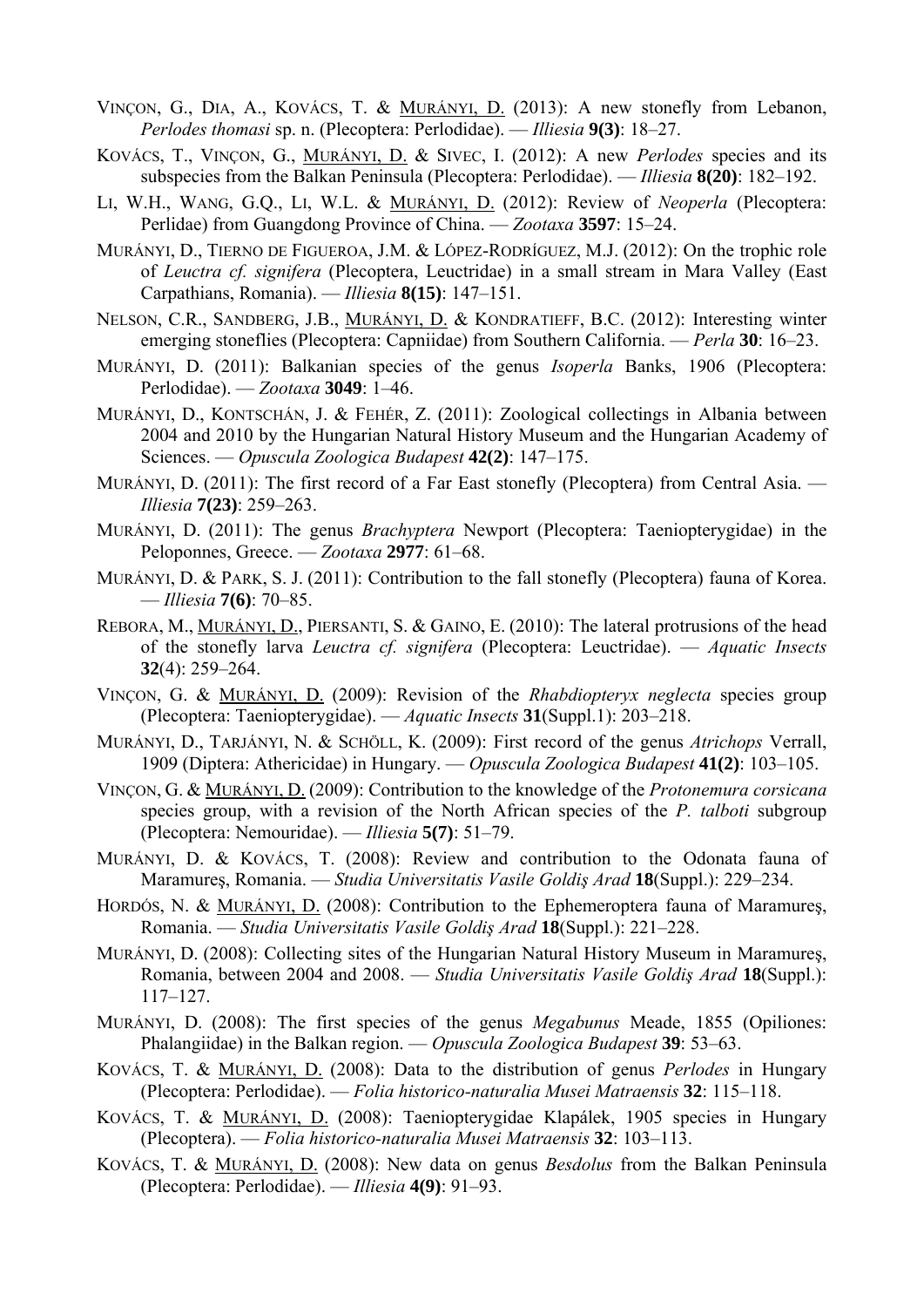- MURÁNYI, D. (2007): Contribution to the Odonata fauna of Albania. *Folia entomologica hungarica* **68**: 41–53.
- VINÇON, G. & MURÁNYI, D. (2007): *Leuctra dalmoni*, a new orophilic species with wide distribution in Europe (Plecoptera). — *Nouvelle Revue d'Entomologie* **23**(3): 237–248.
- MURÁNYI, D. (2007): New and little-known stoneflies (Plecoptera) from Albania and the neighbouring countries. — *Zootaxa* **1533**: 1–40.
- MURÁNYI, D. (2007): *Peruphasma marmoratum*, a remarkable new species of high montane Phasmatodea (Pseudophasmatidae: Pseudophasmatinae) from the Venezuelan Andes. — *Zootaxa* **1398**: 57–67.
- MURÁNYI, D. (2006): Comparison of *Leuctra kisi* Steinmann, 1968 with *Leuctra quadrimaculata* Kis, 1963 (Plecoptera: Leuctridae), and the first record of *L. quadrimaculata* from Ukraine. — *Opuscula Zoologica Budapest* **35**: 73–75.
- MURÁNYI, D. (2006): Review and contribution to the Plecoptera fauna of Maramureş, Romania. — *Studia Universitatis Vasile Goldiş Arad* **17**: 85–94.
- MURÁNYI, D. & LENGYEL, G. D. (2006): Contribution to the Opiliones fauna of Maramureş, Romania. — *Studia Universitatis Vasile Goldiş Arad* **17**: 77–83.
- MURÁNYI, D. & KONTSCHÁN, J. (2006): Collecting sites of the Hungarian Natural History Museum in Maramureş, Romania, between 2004 and 2006. — *Studia Universitatis Vasile Goldiş Arad* **17**: 31–36.
- KORSÓS, Z.; DÁNYI, L.; KONTSCHÁN, J. & MURÁNYI, D. (2006): Az öves szkolopendra (*Scolopendra cingulata* Latr., 1829) magyarországi állományainak helyzete. [On the Hungarian populations of *Scolopendra cingulata*]. — *Természetvédelmi Közlemények* **12**: 155–163.
- LENGYEL, G. D. & MURÁNYI, D. (2006): Data to the Hungarian harvestman (Opiliones) fauna. *Folia historico-naturalia Musei Matraensis* **30**: 117–128.
- MURÁNYI, D. (2005): *Amilenus aurantiacus* (Simon, 1881) (Opiliones) new to Hungary. *Folia entomologica hungarica* **66**: 7–8.
- MURÁNYI, D. (2005): *Leuctra klapperichi*, a new stonefly species (Plecoptera: Leuctridae) from Iran with geographic affinities of related species. — *Zootaxa* **1078**: 59–64.
- LENGYEL, G. D., MURÁNYI, D. & KONTSCHÁN, J. (2004): Adatok a *Holoscotolemon jaqueti* Corti, 1905 (Opiliones) ismeretéhez [Data to the knowledge of the *Holoscotolemon jaqueti* Corti, 1905 (Opiliones)]. — *Folia entomologica hungarica* **65**: 232–234.
- MURÁNYI, D. (2004): *Capnopsis schilleri* (Rostock, 1892) in Croatia (Plecoptera: Capniidae). *Folia entomologica hungarica* **65**: 37–42.
- FEHÉR, Z., ERŐSS, Z., KONTSCHÁN, J. & MURÁNYI, D. (2004): Collecting sites of the zoological expeditions of the Hungarian Natural History Museum to Albania (1992-2003). — *Folia historico-naturalia Musei Matraensis* **28**: 67–82.
- MURÁNYI, D. (2004): A *Perla pallida* Guérin, 1838 (Plecoptera) előfordulása és táplálékkínálata a Zempléni-hegység eltérő adottságú kisvízfolyásaiban. [Food supply of *Perla pallida* Guérin, 1838 (Plecoptera) in small waterflows with different conditions of Mts Zemplén, NE Hungary.] — *Hidrológiai Közlöny* **84**: 88–91.
- ANDRIKOVICS, S. & MURÁNYI, D. (2003): Zoobentosz együttesekről a Szabadszállás-Fülöpszállás környéki fehér szikes vizekben. [Zoobenthic assemblages in white sodic waters near Szabadszállás-Fülöpszállás (Hungary).] — *Természetvédelmi Közlemények* **10**: 251–271.
- KONTSCHAN, J., MURANYI, D. & TRASER, GY. (2003): Data to the distribution of the *Tetrodontophora bielanensis* (Waga, 1842) (Collembola: Onychiuridae). — *Annales historico-naturales Musei nationalis hungarici* **95**: 107–111.
- MURÁNYI, D. & KONTSCHÁN, J. (2003): Hazai forrástavak akvatikus közösségei. [Aquatic communities of Hungarian spring lakes.] — *Hidrológiai Közlöny* **83**(1–12): 97.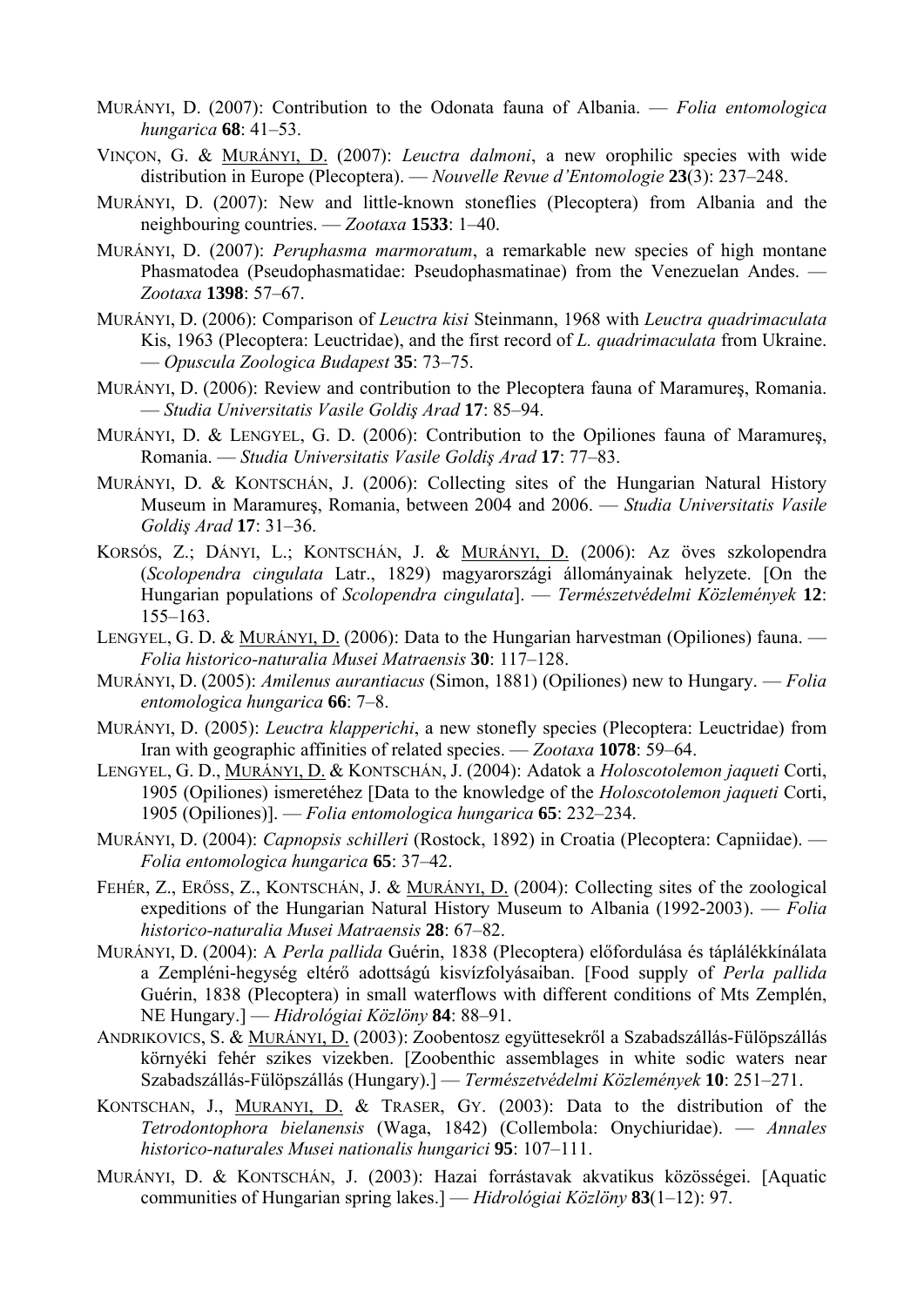- MURÁNYI, D. & KONTSCHÁN, J. (2002): Pseudoscorpions from the Fertő-Hanság National Park. — In: MAHUNKA, S. (ed): The fauna of the Fertő-Hanság National Park, MTM, Budapest, pp. 191–194.
- KONTSCHÁN, J., B. MUSKÓ, I. & MURÁNYI, D. (2002): A felszíni vizekben előforduló felemáslábú rákok (Crustacea: Amphipoda) rövid határozója és előfordulásuk Magyarországon. [Short identification key and occurrence of the freshwater amphipods in Hungary.] — *Folia historico-naturalia Musei Matraensis* **26**: 151–157.
- MURÁNYI, D. (2002): A *Nemoura fusca* Kis, 1963 álkérész (Plecoptera) faj hazai előfordulása. [The occurrence of *Nemoura fusca* Kis, 1963 (Plecoptera) in Hungary.] — *Folia entomologica hungarica* **63**: 195–196.
- MURÁNYI, D. (2002): *Platybunus pallidus* Šilhavý, 1938, faunánkra új kárpáti elterjedésű kaszáspók (Opiliones) a Zempléni-hegységből. [*Platybunus pallidus* Šilhavý, 1938, a Carpathian harvestman (Opiliones) from the Zemplén Mts, new to the fauna of Hungary.] — *Folia entomologica hungarica* **63**: 181–182.
- MURÁNYI, D. & KONTSCHÁN, J. (2002): A hazai Plecoptera (Insecta) és Peracarida (Crustacea) közös előfordulásokról. [On the common occurrences of Plecoptera (Insecta) and Peracarida (Crustacea).] — *Hidrológiai Közlöny* **82**(1–12): 86–87.
- ANDRIKOVICS, S. & MURÁNYI, D. (2001): A checklist of stoneflies with remarks of published, undocumented species and two species new to the Hungarian fauna (Insecta: Plecoptera). — *Folia entomologia hungarica* **62**: 23–35.
- KISS, O., ANDRIKOVICS, S., MURÁNYI, D. & LIPPÓCZY, Á. (2001): A Mátra hegységi Csörgő-patak vízirovar (Trichoptera, Plecoptera, Ephemeroptera) faunája. [The water insect fauna of the Csörgő stream, Mts Mátra, NE Hungary (Trichoptera, Plecoptera, Ephemeroptera).] — *Hidrológiai Közlöny* **81**(5–6): 392–393.
- MURÁNYI, D. (2001): Az *Amphinemura standfussi* (Ris, 1902) álkérész (Plecoptera) faj a Bakonyvidéken. [Occurrence of *Amphinemura standfussi* (Ris, 1902) in the Bakony Area.] — *Folia Musei historico-naturalis Bakonyiensis* **18**: 19–24.
- KORSÓS, Z., KONTSCHÁN, J. & MURÁNYI, D. (2001): Újabb adatok a *Polydesmus collaris* C. L. Koch, 1847 (Diplopoda: Polydesmida) bakonyi elterjedéséhez. [Further data to the distribution of *Polydesmus collaris* C. L. Koch, 1847 (Diplopoda: Polydesmida) in the Bakony Area.] — *Folia Musei historico-naturalis Bakonyiensis* **18**: 15–18.
- SMITH, M. E., ANDRIKOVICS, S. & MURÁNYI, D. (1997): New record of Haplotaxis gordioides (Oligochaeta: Haplotaxidae) from Hungary and its occurrence in tap water. — *Folia historico-naturalia Musei Matraensis* **22**: 81–83.

Abstracts of conferences

- MURÁNYI, D. (2010): Further contribution to the knowledge of the genus *Megabunus* Meade, 1855 (Opiliones: Phalangiidae) in the Balkan Peninsula. — Pešić, V. (Ed.): The Book of Abstracts and Programme, IV International Symposium of Ecologists of Montenegro, Budva, 06–10.10.2010. p. 67.
- MURÁNYI, D. & SIVEC, I. (2010): Plecoptera of the Balkans: history of investigations, and the present knowledge on distributional patterns. — IXth European Congress of Entomology, Programme and Book of Abstracts, Budapest, p. 211.
- MURÁNYI, D. (2010): The Odonata fauna of Albania. 1st European Congress on Odonatology, Programme and abstracts, Research Center in Biodiversity and Genetic Resources (CIBIO), Vairão-Villa do Conde, p. 38.
- FEHÉR, Z., BARINA, Z., DÁNYI, L., KONTSCHÁN, J., LŐKÖS, L., MURÁNYI, D., PAPP, B. & PIFKÓ, D. (2008): Exploration of the Balkan's wildlife: A long-term project int he Hungarian Natural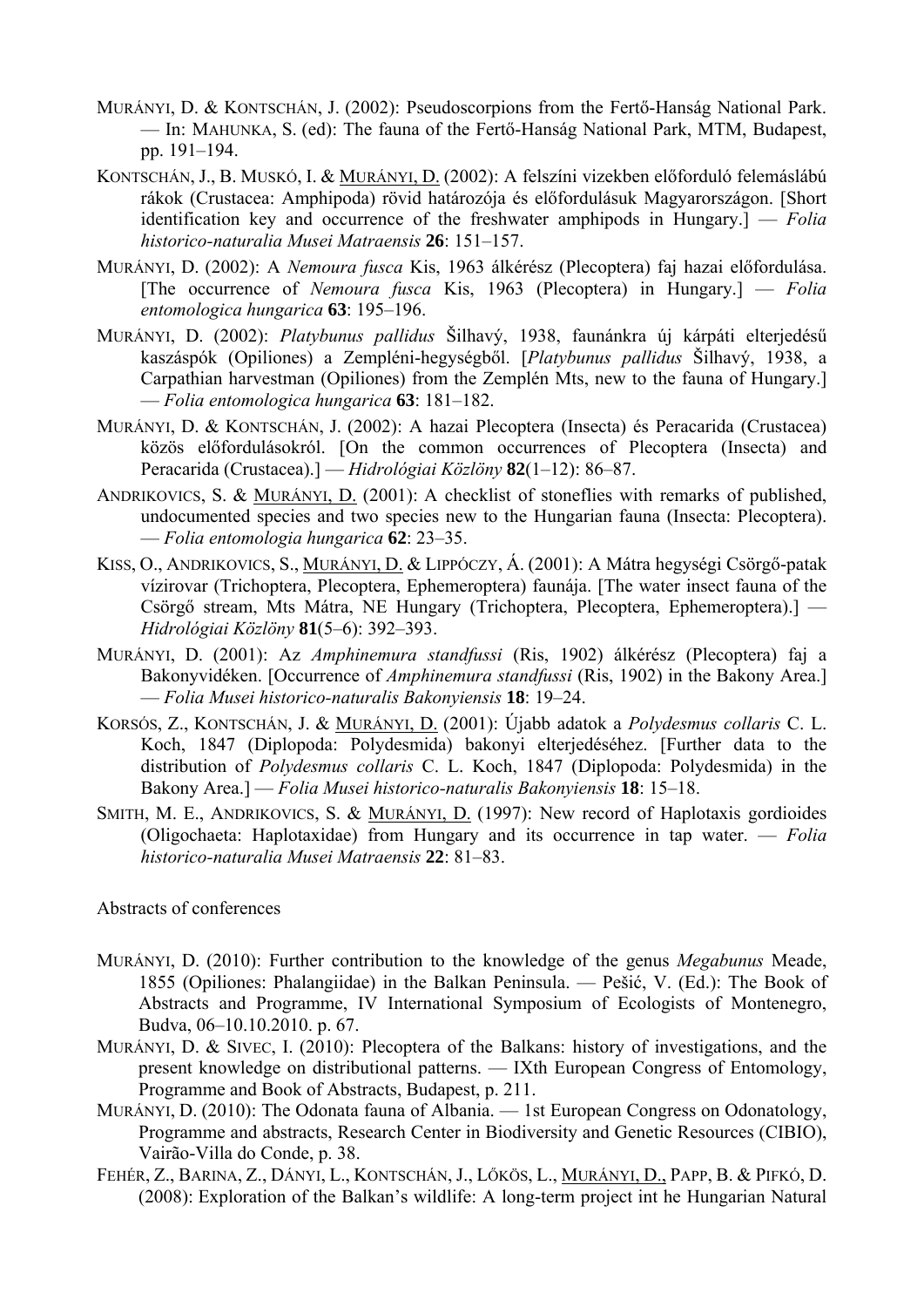History Museum. — Pešić, V. (Ed.): The Book of Abstracts and Programme, III International Symposium of Ecologists of Montenegro, Herceg Novi, 08–10.10.2008. p. 99.

- MURÁNYI, D. (2008): The stonefly (Plecoptera) fauna of Montenegro. Pešić, V. (Ed.): The Book of Abstracts and Programme, III International Symposium of Ecologists of Montenegro, Herceg Novi, 08–10.10.2008. p. 98.
- VINÇON, G. & MURÁNYI, D. (2008): Revision of the *Rhabdiopteryx neglecta* species group (Plecoptera: Taeniopterygidae). — Plecoptera Ephemeroptera International Joint Meeting 2008 Programme and Abstract Book, Staatliches Museum für Naturkunde, Stuttgart, p. 106.
- MURÁNYI, D. (2007): The stonefly (Plecoptera) fauna of the Carpathian Basin and its zoogeographical affinities. — Fauna Pannonica 2007, Kecskemét, p. 46.
- MURÁNYI, D. (2005): Védendő álkérészek (Plecoptera) és álkérész élőhelyek Magyarország hegyvidékein. [Stoneflies (Plecoptera) and stonefly habitats in need of nature protection in Hungarian mountains] — In: LENGYEL, SZ., SÓLYMOS, P. & KLEIN, Á. (eds): A III. Magyar Természetvédelmi Biológiai Konferencia Program és Absztrakt kötete [Program and Abstract book of the IIIrd Hungarian Conference on Conservational Biology], MBT, Budapest, p. 173.
- MURÁNYI, D. (2003): A *Perla pallida* Guérin, 1838 (Plecoptera) táplálékkínálata a Zemplénihegység eltérő vízfolyásaiban*.* [Food supply of *Perla pallida* Guérin, 1838 (Plecoptera) in different waterflows of Mts Zemplén, NE Hungary.] — In: BÍRÓ, P. (ed.): XLV. Hidrobiológus Napok "Vizeink hosszú idejű változásai", Tihany, 2003. október 1-3. Program és előadáskivonatok [XLVth Hydrobiological Days. "Long term changes of aquatic systems", Programme and Abstracts, Tihany, pp. 32–33.
- MURÁNYI, D. (2003): Kárpáti elterjedésű álkérészek (Plecoptera) környezeti igényei az Északiközéphegységben. [Habitat demands of Carpathian stoneflies (Plecoptera) in the Northern Mountains of Hungary.] — In: DOMBOS, M. & LAKNER, G. (eds): 6. Magyar Ökológus Kongresszus, Gödöllő, 2003. augusztus 27–29. Előadások és Poszterek összefoglalói [6<sup>th</sup>] Hungarian Ecological Congress, Gödöllő, 27–29 August 2003, Abstracts of lectures and posters, Gödöllő, p. 195.
- ANDRIKOVICS, S., KRISKA, GY. & MURÁNYI, D. (2002): Árvaszúnyog, egysejtű és víziatka együttélések vizsgálata kérész és álkérész lárváknál. [Investigation of the Chironomidae, Protozoa and Hydracarina living on Ephemeroptera and Plecoptera.] — In: BÍRÓ, P. (ed.): XLIV. Hidrobiológus Napok "Ritkán vizsgált és különleges víztestek", Tihany, 2002. október 4–6. Program és előadáskivonatok [XLIVth Hydrobiological Days. "Rarely investigated and specifical waters", Programme and Abstracts], Tihany, p. 11.
- MURÁNYI, D. & KONTSCHÁN, J. (2002): Hazai forrástavak akvatikus közösségei. [Aquatic communities of Hungarian spring lakes.] — In: BÍRÓ, P. (ed.): XLIV. Hidrobiológus Napok "Ritkán vizsgált és különleges víztestek", Tihany, 2002. október 4–6. Program és előadáskivonatok [XLIVth Hydrobiological Days. "Rarely investigated and specifical waters", Programme and Abstracts], Tihany, p. 13.
- KORSÓS, Z., DÁNYI, L., KONTSCHÁN, J. & MURÁNYI, D. (2002): Az öves szkolopendra magyarországi állományainak helyzete. [The status of the Hungarian populations of *Scolopendra cingulata*.] — In: LENGYEL, SZ., SZENTIRMAI, I., BÁLDI, A., HORVÁTH, M. & LENDVAI, Á. Z. (eds): Az I. Magyar Természetvédelmi Biológiai Konferencia Program és Absztrakt kötete [Program and Abstract book of the Ist Hungarian Conference on Conservational Biology], MBT, Budapest, p. 144.
- KONTSCHÁN, J., DÁNYI, L. & MURÁNYI, D. (2002): A Vértes hegység védett területeinek talajfaunája a természetvédelem tükrében. [The soil fauna of the protected areas of Mts Vértes (Hungary) in the point of view of nature protection.] — In: LENGYEL, SZ., SZENTIRMAI, I., BÁLDI, A., HORVÁTH, M. & LENDVAI, Á. Z. (eds): Az I. Magyar Természetvédelmi Biológiai Konferencia Program és Absztrakt kötete [Program and